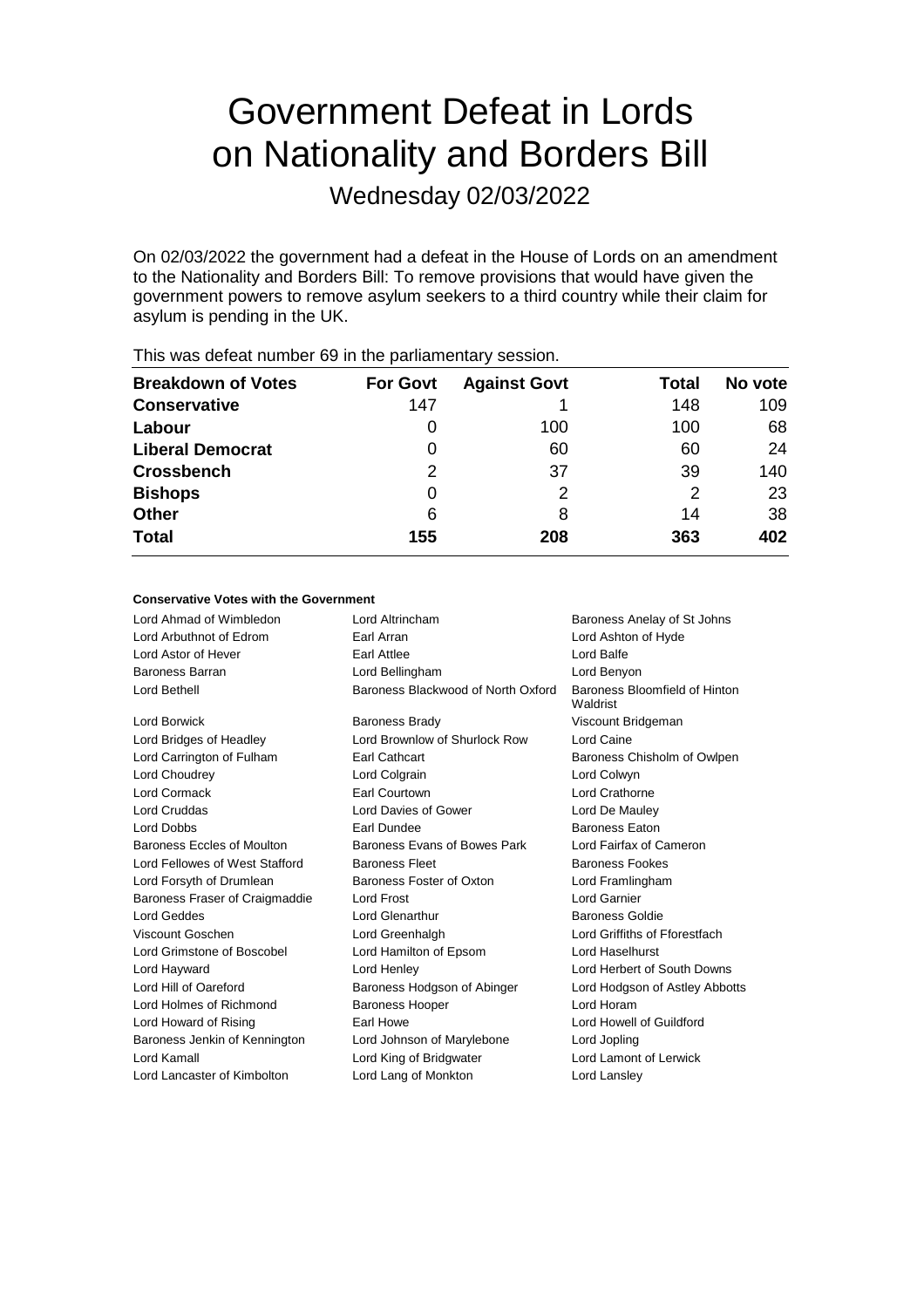Earl Liverpool Lord Mackay of Clashfern Lord Mancroft Lord Marland Lord Marlesford Lord Maude of Horsham Lord McInnes of Kilwinning Lord McLoughlin Baroness Meyer Duke of Montrose **Baroness Morgan of Cotes** Lord Moylan Lord Moynihan Lord Naseby Baroness Neville-Rolfe Baroness Newlove Baroness Nicholson of Winterbourne Lord Northbrook Lord Norton of Louth Lord Offord of Garvel Lord Parkinson of Whitley Bay Lord Patten of Barnes Baroness Penn Lord Pickles Baroness Pidding Lord Polak Lord Porter of Spalding Lord Randall of Uxbridge **Baroness Rawlings** Lord Reay Baroness Redfern Lord Risby Lord Robathan Baroness Rock Baroness Sanderson of Welton Lord Sarfraz Lord Sassoon **Baroness Sater** Baroness Sater Baroness Seccombe Lord Selkirk of Douglas Baroness Shackleton of Belgravia Lord Sharpe of Epsom Lord Sheikh Lord Sherbourne of Didsbury Earl Shrewsbury Lord Smith of Hindhead **Baroness Stedman-Scott** Lord Sterling of Plaistow Lord Stewart of Dirleton Baroness Stowell of Beeston Lord Strathcarron Lord Strathclyde Lord Taylor of Holbeach Viscount Trenchard Lord True Lord Vaizey of Didcot Baroness Vere of Norbiton Baroness Verma Lord Wei Lord Wharton of Yarm Lord Whitby **Lord Willetts Baroness Williams of Trafford Lord Willetts Baroness Williams of Trafford** Lord Wolfson of Tredegar Lord Young of Cookham Viscount Younger of Leckie

Earl Leicester Lord Leigh of Hurley Lord Lingfield

### **Conservative Votes against the Government** Baroness Stroud

#### **Labour Votes with the Government**

## **Labour Votes against the Government**

Baroness Adams of Craigielea Lord Adonis Lord Anderson of Swansea Baroness Andrews **Baroness Armstrong of Hill Top** Lord Bach Baroness Bakewell Lord Bassam of Brighton Lord Berkeley Baroness Blake of Leeds **Baroness Blower** Baroness Blower **Lord Blunkett** Lord Boateng Lord Bradley Lord Brooke of Alverthorpe Lord Browne of Ladyton Lord Campbell-Savours Lord Cashman Baroness Chakrabarti Viscount Chandos Lord Coaker Lord Collins of Highbury Lord Cunningham of Felling Lord Davidson of Glen Clova Lord Davies of Brixton **Baroness Donaghy Lord Dubs** Lord Elder **Lord Foulkes of Cumnock** Baroness Gale Lord Glasman **Baroness Golding** Baroness Goudie Lord Grantchester **Lord Hacking** Lord Hacking Lord Hain Viscount Hanworth Lord Harris of Haringey Lord Haskel Baroness Hayman of Ullock Baroness Hayter of Kentish Town Baroness Healy of Primrose Hill Lord Hendy Baroness Henig Lord Hollick Lord Howarth of Newport Lord Hunt of Kings Heath Baroness Jones of Whitchurch Lord Jordan **Lord Kennedy of Southwark** Baroness Kennedy of The Shaws Lord Khan of Burnley Baroness Kingsmill Lord Knight of Weymouth Baroness Lawrence of Clarendon Lord Layard Lord Lennie Lord Levy Lord Liddle Lord Lipsey Baroness Lister of Burtersett Lord Mandelson Lord Maxton Lord McAvoy **Baroness McIntosh of Hudnall** Lord McNicol of West Kilbride Baroness Merron **Baroness Morris of Yardley Lord Murphy of Torfaen** Baroness Nye **Baroness Osamor** Baroness Osamor Baroness Pitkeathley Lord Ponsonby of Shulbrede **Baroness Ramsay of Cartvale** Baroness Rebuck Lord Reid of Cardowan **Baroness Ritchie of Downpatrick** Lord Robertson of Port Ellen

Lord Rooker Lord Rosser Baroness Royall of Blaisdon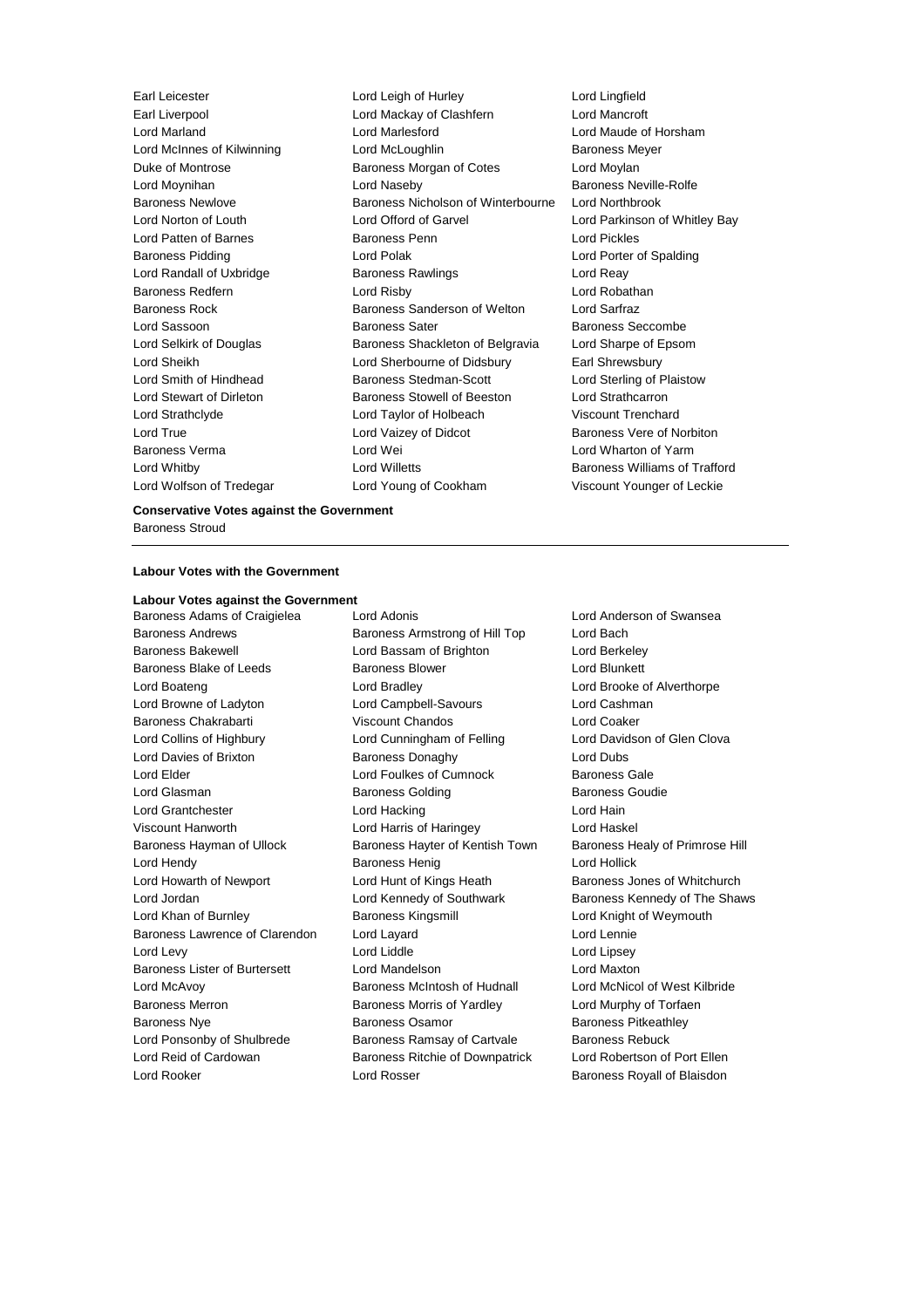Baroness Sherlock Lord Sikka Baroness Smith of Basildon Lord Snape **Viscount Stansgate** Baroness Taylor of Bolton Baroness Taylor of Bolton Baroness Thornton **Bolton** Baroness Thornton **Lord Tomlinson**<br>
Lord Triesman **Lord Tunnicliffe** Lord Watts **Baroness Wheeler** Lord Whitty Baroness Wilcox of Newport Lord Winston Lord Wood of Anfield Baroness Young of Old Scone

Lord Watson of Invergowrie

### **Liberal Democrat Votes with the Government**

### **Liberal Democrat Votes against the Government**

| Lord Addington                                | Lord Alderdice                     | Lord Allan of Hallam             |
|-----------------------------------------------|------------------------------------|----------------------------------|
| Baroness Bakewell of Hardington<br>Mandeville | <b>Baroness Barker</b>             | Lord Beith                       |
| Baroness Benjamin                             | Baroness Bonham-Carter of Yarnbury | <b>Baroness Brinton</b>          |
| Lord Bruce of Bennachie                       | Lord Burnett                       | Baroness Burt of Solihull        |
| Lord Campbell of Pittenweem                   | Lord Clement-Jones                 | Lord Dholakia                    |
| Baroness Featherstone                         | Lord Foster of Bath                | Baroness Garden of Frognal       |
| Lord Goddard of Stockport                     | <b>Baroness Grender</b>            | <b>Baroness Hamwee</b>           |
| Baroness Harris of Richmond                   | <b>Baroness Humphreys</b>          | Lord Hussain                     |
| Baroness Hussein-Ece                          | Baroness Janke                     | <b>Baroness Jolly</b>            |
| Lord Jones of Cheltenham                      | <b>Baroness Kramer</b>             | <b>Baroness Ludford</b>          |
| Lord Marks of Henley-on-Thames                | Lord Newby                         | <b>Baroness Northover</b>        |
| Lord Oates                                    | Lord Paddick                       | <b>Baroness Parminter</b>        |
| Baroness Pinnock                              | Lord Purvis of Tweed               | <b>Baroness Randerson</b>        |
| Lord Redesdale                                | <b>Lord Rennard</b>                | Baroness Scott of Needham Market |
| Lord Scriven                                  | Lord Sharkey                       | Baroness Sheehan                 |
| Lord Shipley                                  | Baroness Smith of Newnham          | Lord Stoneham of Droxford        |
| Lord Storey                                   | Lord Strasburger                   | Lord Stunell                     |
| <b>Baroness Suttie</b>                        | Lord Teverson                      | Lord Thomas of Gresford          |
| Baroness Thomas of Winchester                 | <b>Baroness Thornhill</b>          | Lord Tope                        |
| Lord Wallace of Saltaire                      | <b>Baroness Walmsley</b>           | Lord Willis of Knaresborough     |
|                                               |                                    |                                  |

### **Crossbench Votes with the Government** Lord Carlile of Berriew

| <b>Crossbench Votes against the Government</b> |                                   |                              |
|------------------------------------------------|-----------------------------------|------------------------------|
| Lord Aberdare                                  | Lord Alton of Liverpool           | Lord Best                    |
| Lord Birt                                      | Lord Brown of Eaton-under-Heywood | <b>Baroness Bull</b>         |
| Baroness Campbell of Surbiton                  | <b>Earl Clancarty</b>             | Viscount Colville of Culross |
| <b>Baroness Coussins</b>                       | Lord Craig of Radley              | Lord Etherton                |
| Baroness Finlay of Llandaff                    | Lord Greenway                     | Baroness Grey-Thompson       |
| Lord Hannay of Chiswick                        | Baroness Hayman                   | <b>Baroness Hollins</b>      |
| Lord Hope of Craighead                         | Lord Hylton                       | Lord Jay of Ewelme           |
| Lord Kakkar                                    | Lord Kerr of Kinlochard           | Lord Kerslake                |
| Baroness Masham of Ilton                       | Lord McDonald of Salford          | <b>Baroness Meacher</b>      |
| <b>Baroness Neuberger</b>                      | Baroness O'Loan                   | Lord Ramsbotham              |
| Lord Ravensdale                                | Lord Russell of Liverpool         | Lord Thomas of Cwmgiedd      |
| Lord Thurlow                                   | Baroness Watkins of Tavistock     | Duke of Wellington           |
| <b>Baroness Wheatcroft</b>                     |                                   |                              |

### **Bishop Votes with the Government**

| <b>Bishop Votes against the Government</b> |                 |  |
|--------------------------------------------|-----------------|--|
| Bishop of Durham                           | Bishop of Leeds |  |